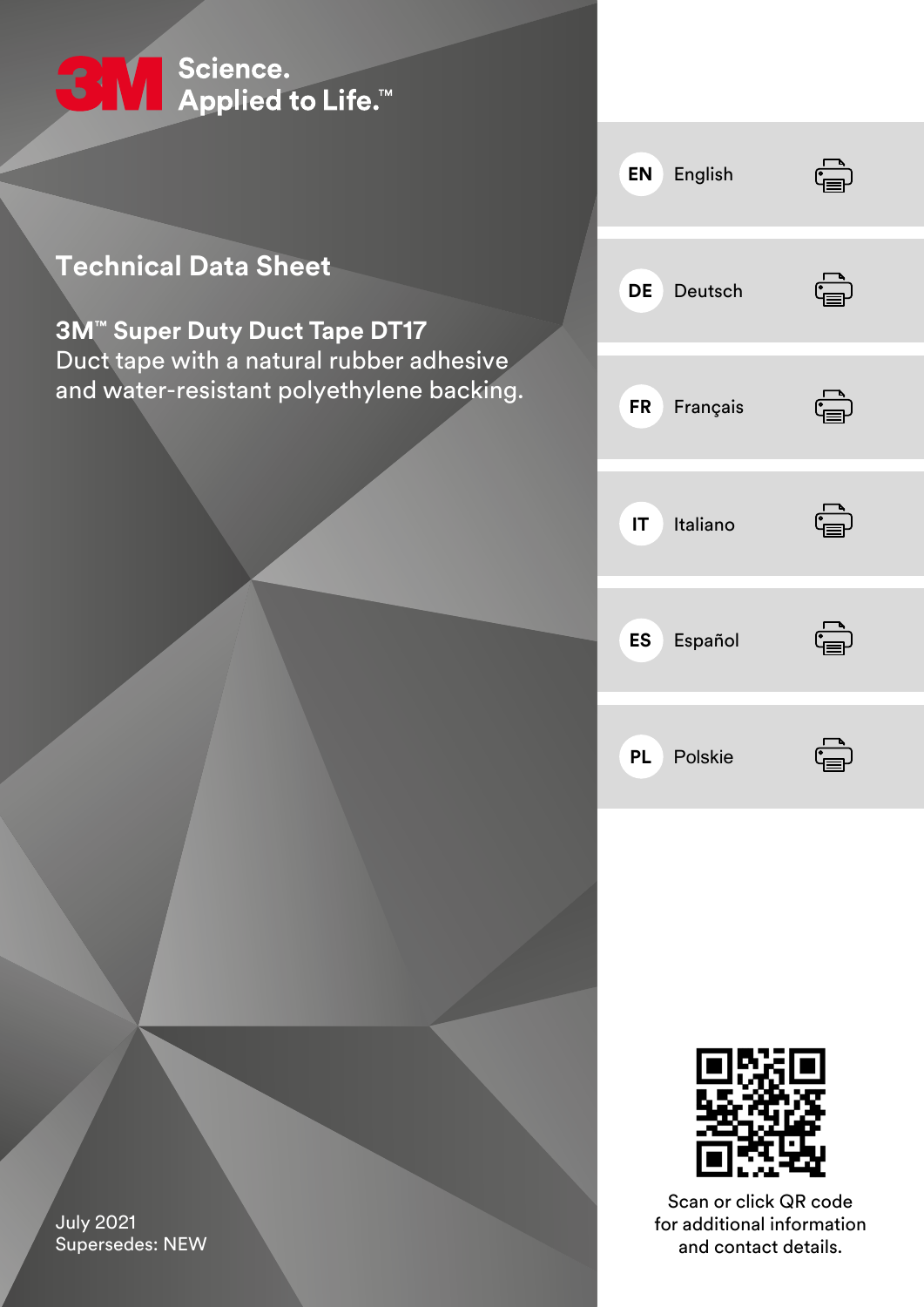<span id="page-1-0"></span>

# **3M™ Super Duty Duct Tape DT17**



# **Product Description**

3M™ Super Duty Duct Tape DT17 is a a 0.42 mm (17-mil) duct tape with a natural rubber adhesive and water-resistant polyethylene backing. It provides easy hand tear and good conformability. The thick construction makes it a great choice for seaming applications and protecting various surfaces.



# **Product Features**

- Aggressive natural rubber adhesive provides instant adhesion to a variety of surfaces including metal, glass, plastic, and sealed concrete.
- •Woven cloth scrim allows the tape to tear easily by hand and provides ease of application and handling.
- •Tightly woven scrim provides high tensile strength which is ideal for bundling applications.
- Thick backing offers the highest level of durability and strength. Offers abrasion resistance for the most demanding duct tape applications.
- Conformable backing.
- •Roll sides are not tacky, keeping roll cleaner on the job site.



# **Typical Physical Properties**

| Property                     | Values                             | Method                   | <b>Notes</b>                             |
|------------------------------|------------------------------------|--------------------------|------------------------------------------|
| Color                        | <b>Black</b>                       | $\overline{\phantom{0}}$ | -                                        |
| Total Tape Thickness 0.42 mm |                                    | ASTM D3652               | ASTM D-3652 tested at<br>2.7 psi (18kPa) |
| Backing                      | Polyethylene film over cloth scrim | $\overline{\phantom{a}}$ | -                                        |
| Adhesive                     | Synthetic/Natural Rubber blend     | ۰                        | -                                        |



# **Typical Performance Characteristics**

| <b>Property</b>            | Values     | Method     | Substrate                |
|----------------------------|------------|------------|--------------------------|
| Peel Adhesion              | $9.2$ N/cm | ASTM D3330 | <b>Stainless Steel</b>   |
| Tensile Strength           | 65.7 N/cm  | ASTM D3759 | $\overline{\phantom{a}}$ |
| <b>Elongation at Break</b> | $18 \%$    | ASTM D3759 | $\qquad \qquad -$        |

**Technical Information Note:** The following technical information and data should be considered representative or typical only and should not be used for specification purposes.

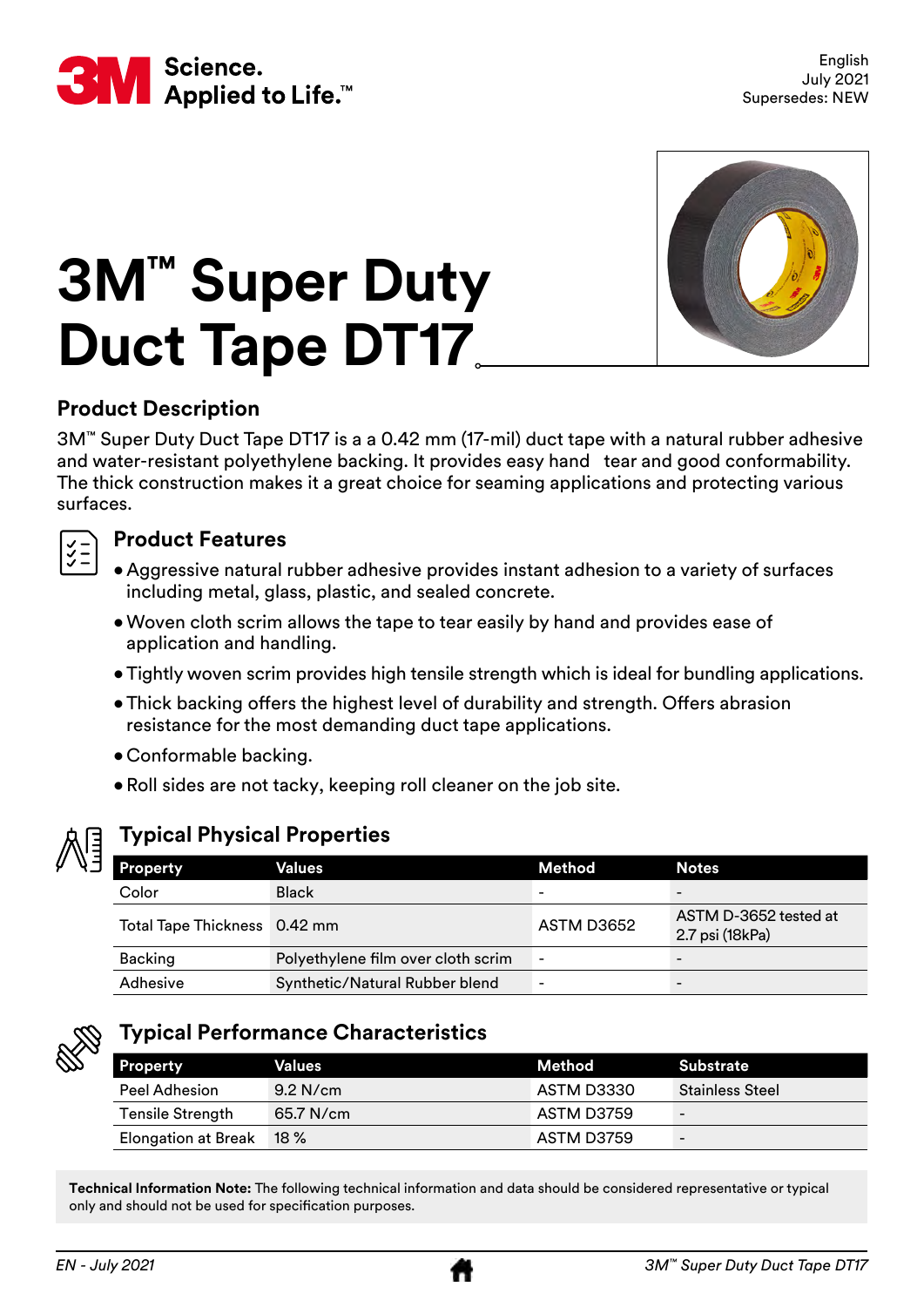

### **Handling/Application Information - Application Ideas**

- Seaming and extra strength Bundling applications.
- Abrasion protection.
- Protection of metal parts and various surfaces against media blasting overspray.



### **Storage and Shelf Life**

• Store under normal conditions of 60°F to 80°F (16°C to 27°C) and 40 to 60% R.H. in the original carton. To obtain best performance, use this product within 12 months from date of manufacture.

**Trademarks:** 3M is a trademark of 3M Company.

**For additional information:** To request additional product information or to arrange for sales assistance, please contact us at the address below.

**ISO Statement**: This product was manufactured under a 3M quality system registered to ISO 9001 standards.

**Important notice:** All statements, technical information and recommendations contained in this document are based upon tests or experience that 3M believes are reliable. However, many factors beyond 3M's control can affect the use and performance of a 3M product in an application, including the conditions under which the product is used and the time and environmental conditions in which the product is expected to perform. Since these factors are uniquely within the user's knowledge and control, it is essential that the user evaluate the 3M product to determine whether it is fit for a particular purpose and suitable for the user's method or application. All questions of liability relating to this product are governed by the terms of the sale subject, where applicable, to the prevailing law.

Values presented have been determined by standard test methods and are average values not to be used for specification purposes. Our recommendations on the use of our products are based on tests believed to be reliable but we would ask that you conduct your own tests to determine their suitability for your applications. This is because 3M cannot accept any responsibility or liability direct or consequential for loss or damage caused as a result of our recommendations.



Scan or click QR code for additional information and contact details.



Please recycle. © 3M 2021. All Rights Reserved.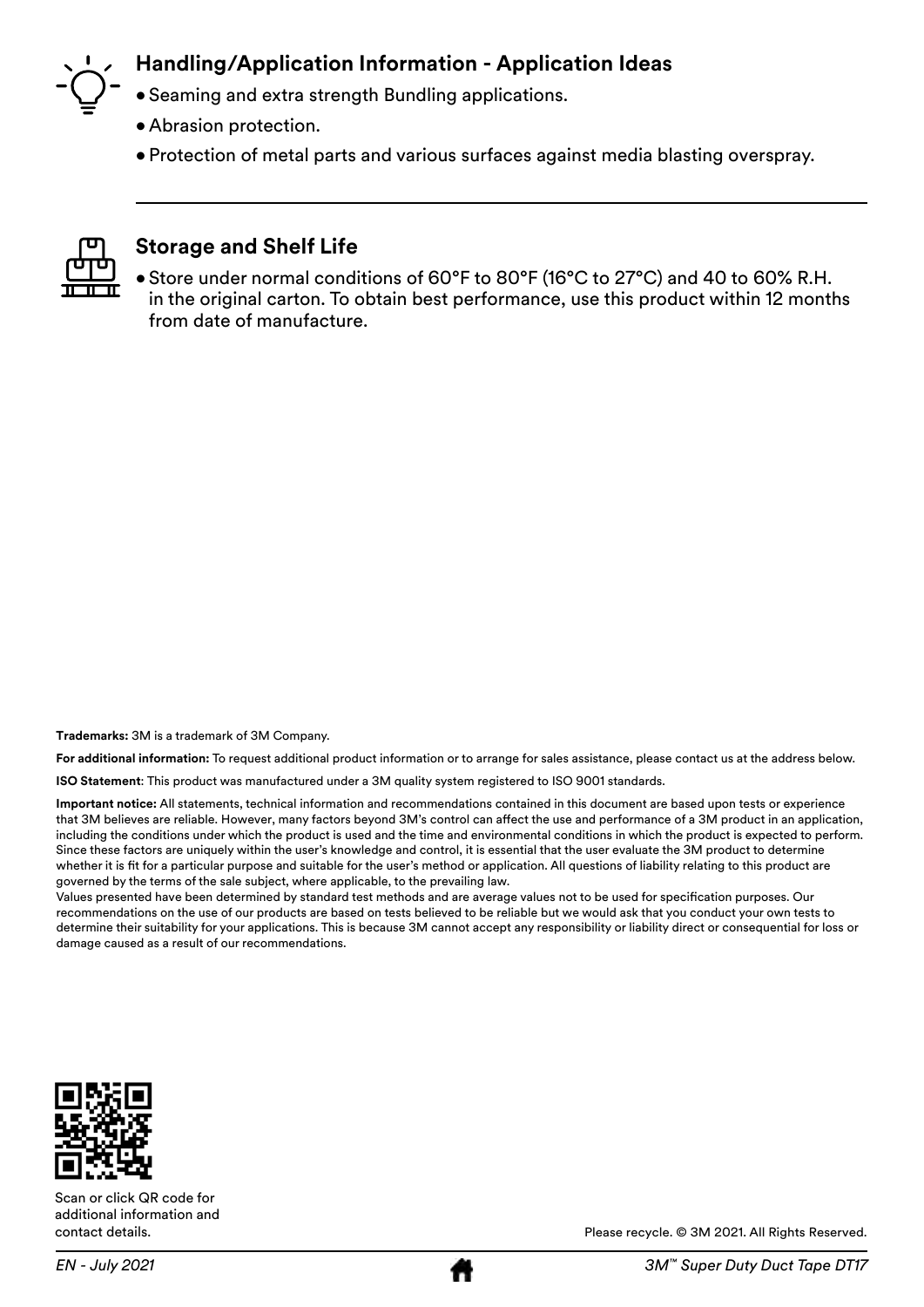<span id="page-3-0"></span>

# **3M™ Hochleistungs-Gewebeklebeband DT17**



# **Produktbeschreibung**

Das 3M™ Hochleistungs-Gewebeklebeband DT17 ist ein a 0.42 mm (17-mil) Gewebeklebeband mit einem Klebstoff auf Naturkautschukbasis und einem wasserdichten Polyethylen-Trägermaterial. Es ist gut anpassbar und lässt sich leicht von Hand abreißen. Der dicke Aufbau gewährleistet den Schutz verschiedenster Oberflächen und ist zum Nahtabdichten in verschiedenen Anwendungsbereichen geeignet.



### **Produktmerkmale**

- • Der stark haftende Naturkautschuk-Klebstoff bietet sofortige Haftung auf einer Vielzahl von Oberflächen wie Metall, Glas, Kunststoff und versiegeltem Beton.
- Das beschichtete Gittergewebe ermöglicht nicht nur die einfache Anwendung und den Umgang mit dem Klebeband, sondern lässt sich leicht mit der Hand abreißen.
- Der enge Gitterstoff sorgt für hohe Zugfestigkeit, dies ist ideal zur Verwendung beim Bündeln.
- Das dicke Trägermaterial bietet ein Höchstmaß an Haltbarkeit und Belastbarkeit. Das Gewebeklebeband bietet eine Abriebfestigkeit für die anspruchsvollsten Anwendungsbereiche.
- Anpassungsfähiges Trägermaterial.
- Die Rollenseiten sind nicht klebrig, so dass die Rolle auf der Baustelle sauberer bleibt.

# **Typische physikalische Eigenschaften**

| Eigenschaft               | Werte                                        | <b>Methode</b>           | <b>Notizen</b>                               |
|---------------------------|----------------------------------------------|--------------------------|----------------------------------------------|
| Farbe                     | Schwarz                                      | $\overline{\phantom{0}}$ |                                              |
| Gesamte<br>Klebebanddicke | $0.42$ mm                                    | ASTM D3652               | ASTM D-3652 getestet bei<br>2.7 psi (18 kPa) |
| Trägermaterial            | Polyethylen-Schutzfolie über<br>Gittergewebe | $\overline{\phantom{0}}$ | $\overline{\phantom{0}}$                     |
| Klebstoff                 | Mischung aus Natur- und<br>Synthesekautschuk | $\overline{\phantom{0}}$ |                                              |



# **Typische Leistungsmerkmale**

| Eigenschaft     | Werte       | Methode    | Substrat                 |
|-----------------|-------------|------------|--------------------------|
| Schälfestigkeit | $9.2$ N/cm  | ASTM D3330 | Edelstahl                |
| Zugfestigkeit   | $65.7$ N/cm | ASTM D3759 | $\overline{\phantom{a}}$ |
| Bruchdehnung    | $18\%$      | ASTM D3759 | $\qquad \qquad -$        |

**Technische Anmerkungen:** Die folgenden technischen Informationen und Daten sind lediglich als repräsentativ oder typisch zu betrachten und dürfen nicht zu Spezifikationszwecken verwendet werden.

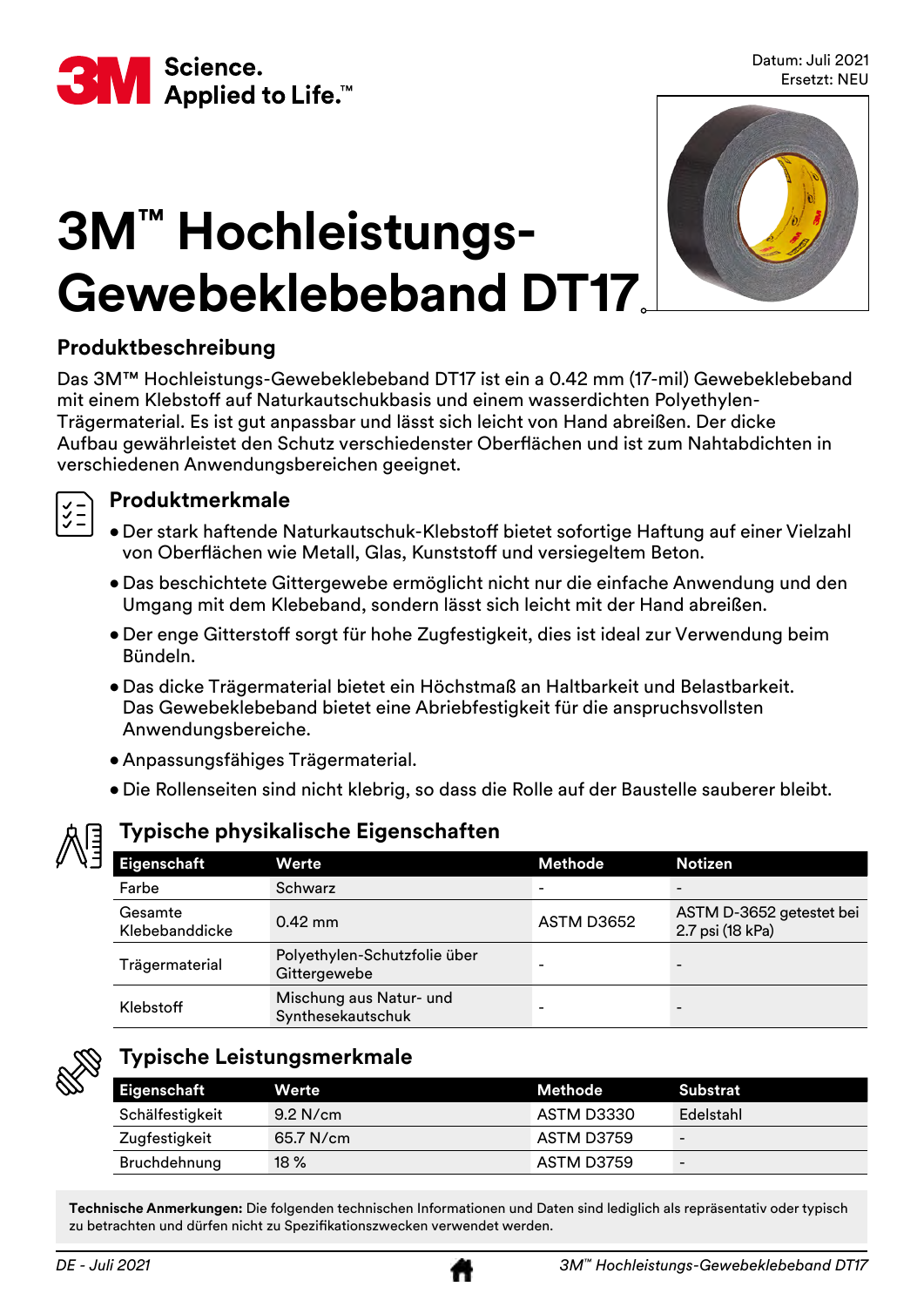

# **Informationen zur Handhabung und zu möglichen Einsatzbereichen**

- • Anwendungsbereiche: Abdichten und extra starkes Bündeln
- Abriebschutz
- • Schützt Metallteile und unterschiedliche Oberflächen vor Strahlmittelpartikeln



#### **Lagerung und Lagerdauer**

• Lagern Sie das Produkt im Originalkarton unter normalen Bedingungen von 16°C bis 27°C und bei einer Luftfeuchtigkeit von 40 % bis 60 %. Für eine optimale Produktleistung verwenden Sie das Produkt innerhalb von 12 Monaten ab dem Herstellungsdatum.

**Marken:** 3M ist eine Marke der 3M Company.

**Weitere Informationen:** Um weitere Produktinformationen oder Unterstützung beim Vertrieb anzufordern, kontaktieren Sie uns unter der unten angegebenen Adresse.

**ISO-Erklärung**: Dieses Produkt wurde unter einem 3M Qualitätssystem hergestellt und gemäß den ISO 9001-Standards registriert.

**Wichtiger Hinweis:** Alle in diesem Dokument erfassten Angaben, technischen Daten und Empfehlungen basieren auf Tests oder Erfahrungswerten, die 3M für zuverlässig erachtet. Allerdings werden der Gebrauch und die Eigenschaften eines 3M Produkts in einer Anwendung jedoch von zahlreichen Faktoren beeinflusst, die sich der Kontrolle von 3M entziehen, wie etwa den Bedingungen bei der Verwendung sowie zu welcher Zeit und unter welchen Umgebungsbedingungen das Produkt eingesetzt wird. Da diese Faktoren nur der Verwender kennt und diese steuern kann, hat dieser stets selbst zu prüfen und zu entscheiden, ob das 3M Produkt für einen bestimmten Zweck und für sein Verfahren oder seine Anwendung geeignet ist. Alle Angelegenheiten bezüglich der Haftung für dieses Produkt sind von den jeweiligen kaufvertraglichen Regelungen bestimmt, sofern gesetzliche Vorschriften nichts anderes vorsehen.

Die dargestellten Werte wurden mit Standard-Testmethoden ermittelt und sind Durchschnittswerte, die nicht für Spezifikationszwecke verwendet werden dürfen. Empfehlungen zur Verwendung der Produkte basieren auf Tests, die als zuverlässig gelten; jedoch bitten wir Sie darum, Ihre eigenen Tests durchzuführen, um die Eignung für die gewünschte Anwendung festzustellen. Der Grund dafür ist, dass 3M keine Verantwortung oder Haftung für Verluste oder Schäden übernimmt, die direkt oder als Folge unserer Empfehlungen entstehen.



Für weiterführende Informationen und Kontaktdaten scannen oder klicken Sie auf den QR-Code.

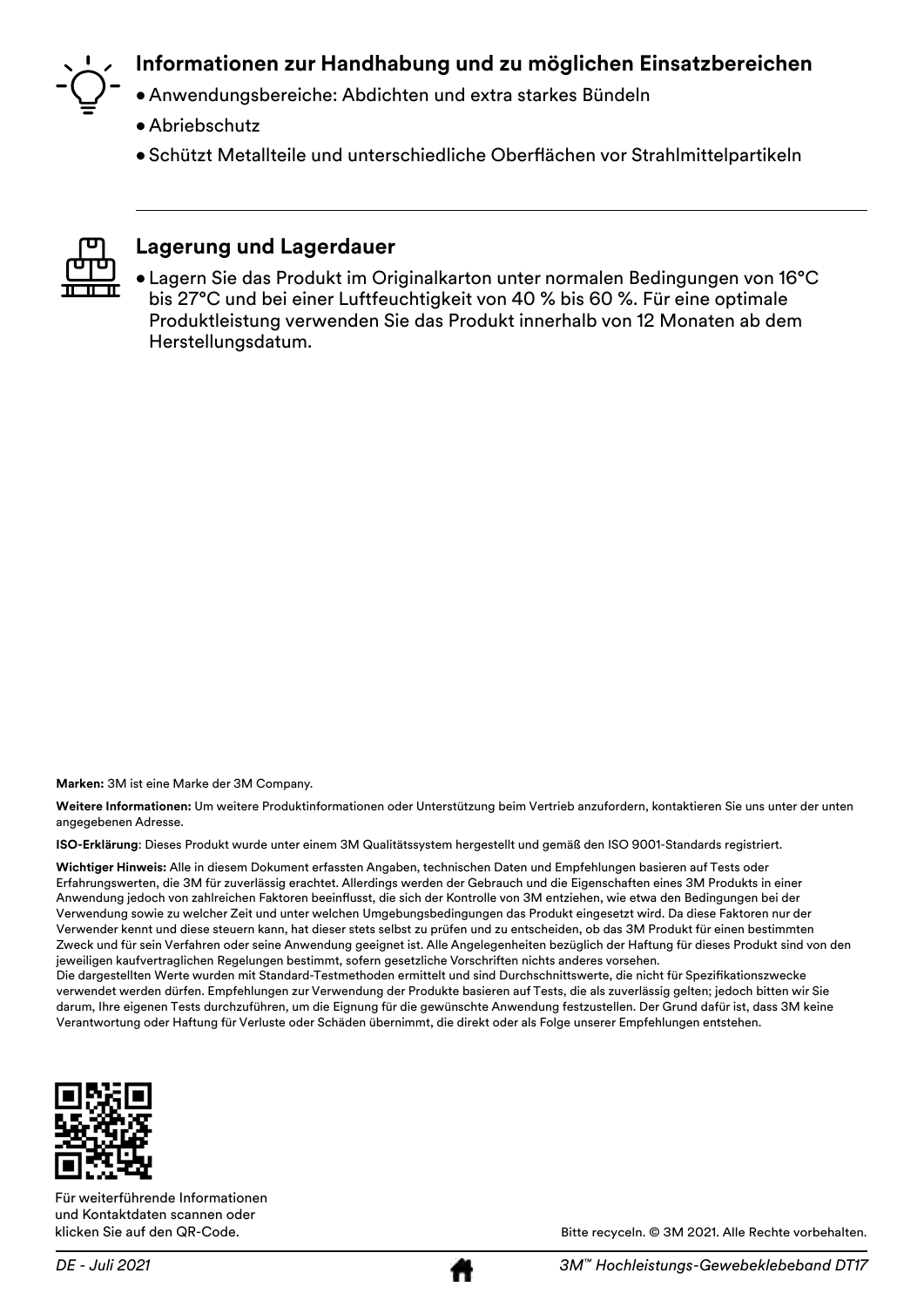<span id="page-5-0"></span>

# **Ruban toilé super résistant 3M™ DT17**



# **Description du produit**

Le ruban toilé super résistant 3M™ DT17 est un ruban de a 0.42 mm (17-mil) doté d'un adhésif à base de caoutchouc naturel et d'un support en polyéthylène résistant à l'eau. Il se déchire facilement à la main et présente une bonne conformabilité. Sa construction épaisse en fait un excellent choix, idéal pour les applications de jointage et la protection de diverses surfaces.



### **Caractéristiques du produit**

• Cet adhésif haute performance à base de caoutchouc naturel fournit

une adhésion instantanée sur une grande variété de surfaces, y compris

le métal, le verre, le plastique et le béton.

- La trame en toile tissée du ruban se déchire facilement à la main et facilite son application et sa manipulation
- La trame étroitement tissée présente une résistance élevée à la traction, une caractéristique essentielle pour les applications de banderolage.
- • Le support épais offre le niveau de durabilité et de résistance le plus élevé de la gamme Offre une résistance à l'abrasion pour les applications les plus exigeantes nécessitant du ruban toilé.
- Support conformable.
- Les tranches du rouleau non-collantes permettent de préserver la propreté du rouleau sur le chantier.



#### **Propriétés physiques caractéristiques**

| Propriété                    | Valeurs                                      | Méthode    | <b>Remarques</b>                        |
|------------------------------|----------------------------------------------|------------|-----------------------------------------|
| Couleur                      | <b>Noir</b>                                  |            |                                         |
| Épaisseur totale<br>du ruban | $0.42$ mm                                    | ASTM D3652 | ASTM D-3652 testé à<br>2.7 psi (18 kPa) |
| Support                      | Film polyéthylène sur tissu tramé            |            | -                                       |
| Adhésif                      | Mélange de caoutchouc synthétique et naturel |            |                                         |



### **Performances caractéristiques**

| Propriété                | Valeurs     | Méthode    | Support                  |
|--------------------------|-------------|------------|--------------------------|
| Résistance au pelage     | $9.2$ N/cm  | ASTM D3330 | Acier inoxydable         |
| Résistance à la traction | $65.7$ N/cm | ASTM D3759 | $\overline{\phantom{a}}$ |
| Allongement à la rupture | $18\%$      | ASTM D3759 | -                        |

**Note d'information technique :** Les informations et données techniques suivantes doivent être uniquement considérées comme représentatives ou typiques, et ne doivent être utilisées qu'à des fins de spécification.

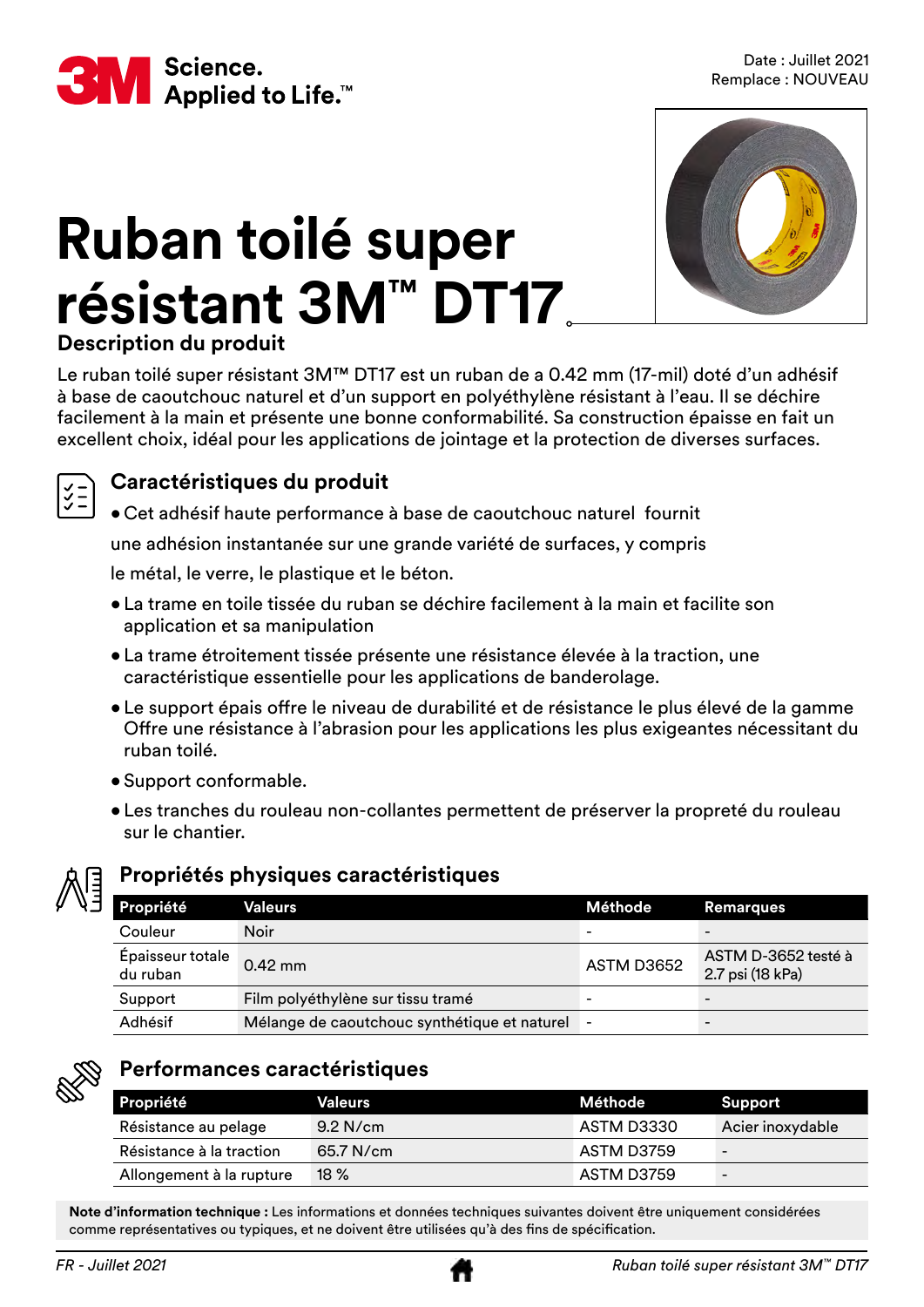# **Conseils d'utilisation et exemples d'applications**

- Applications de jointage et de cerclage nécessitant une résistance accrue.
- Protection contre l'abrasion
- Protection des pièces métalliques et de diverses surfaces pendant le sablage



#### **Stockage et durée de vie**

• Conservez le produit dans son emballage d'origine, dans des conditions normales de température et d'humidité (16 à 27 °C et 40 à 60 %). Pour assurer les performances optimales du produit, utilisez-le dans les 12 mois suivant sa date de fabrication.

**Marques déposées :** 3M est une marque de 3M Company.

**Pour en savoir plus :** Pour demander des informations supplémentaires sur les produits ou pour obtenir un support commercial, veuillez nous contacter à l'adresse ci-dessous.

**Déclaration ISO :** Ce produit a été fabriqué dans le cadre d'un système de qualité 3M enregistré selon les normes ISO 9001.

**Avertissement important :** Toutes les déclarations, informations techniques et recommandations contenues dans ce document sont basées sur des tests ou sur des essais que 3M considère comme fiables. Cependant, de nombreux facteurs indépendants de la volonté de 3M peuvent affecter l'utilisation et les performances d'un produit 3M pour une application, notamment les conditions dans lesquelles le produit est utilisé, ainsi que les conditions de temps et d'environnement dans lesquelles il est mis en œuvre. Dans la mesure où ces facteurs relèvent uniquement de la connaissance et du contrôle de l'utilisateur, il est essentiel que celui-ci évalue le produit 3M afin de déterminer s'il est adapté à un usage particulier et adapté à la méthode ou application de l'utilisateur. Toutes les questions de responsabilité relatives à ce produit sont régies par les conditions de vente, sous réserve, le cas échéant, de la loi en vigueur.

Les valeurs présentées ont été déterminées par des méthodes d'essai standard et sont des valeurs moyennes à ne pas utiliser à des fins de spécification. Nos recommandations sur l'utilisation de nos produits sont basées sur des tests jugés fiables, mais nous vous demandons de procéder à vos propres tests afin de s'assurer qu'ils conviennent à vos applications. En effet, 3M n'assume aucune responsabilité directe ou indirecte pour les pertes ou dommages causés à la suite de nos recommandations.



Scannez le code QR pour obtenir des informations supplémentaires et des coordonnées pour nous contacter.

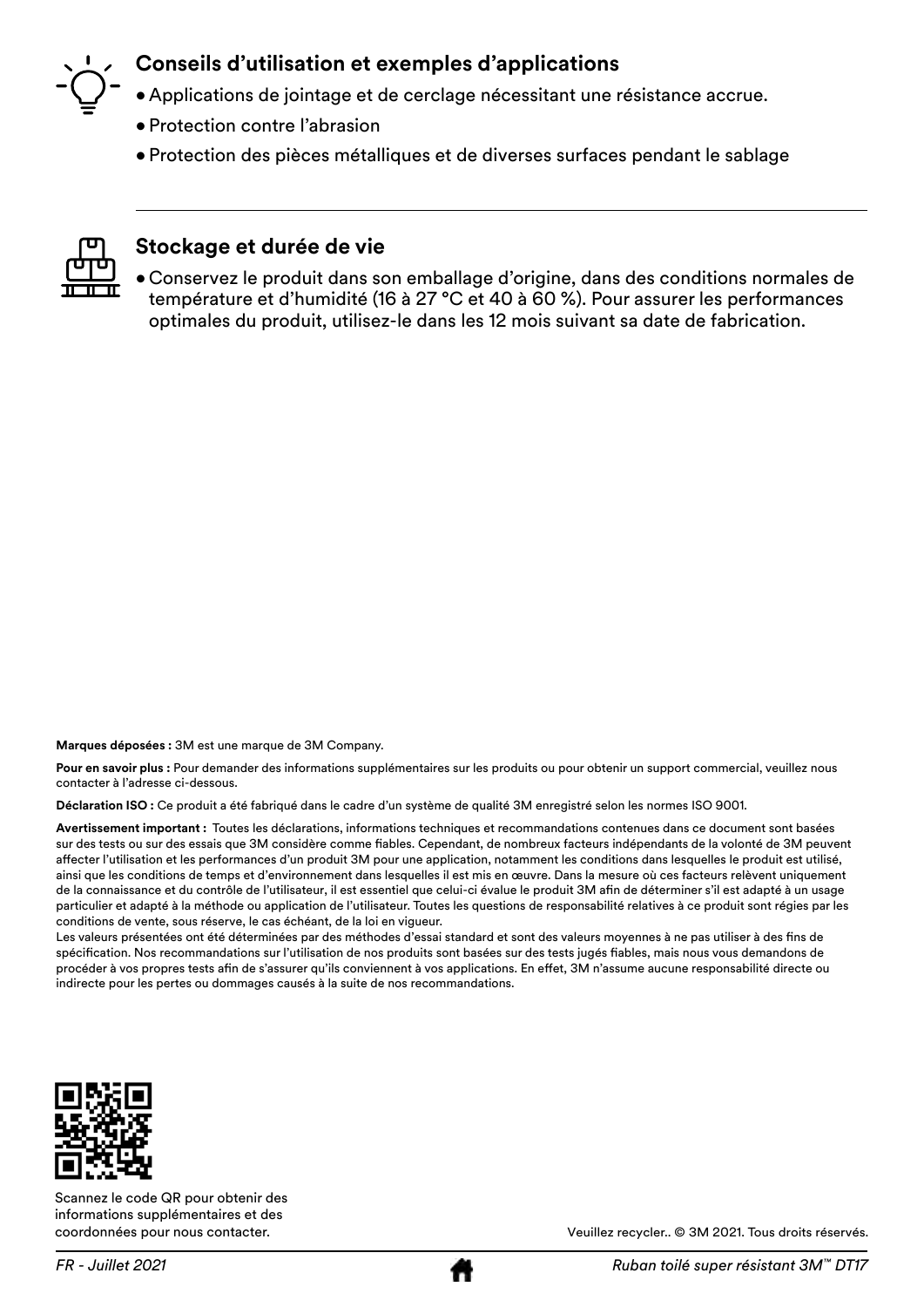<span id="page-7-0"></span>

Data: Luglio 2021 Sostituisce: NUOVO



# **3M™ Nastro adesivo telato Super Duty DT17**

# **Descrizione prodotto**

Il nastro adesivo telato Super Duty DT17 3M™ è un nastro adesivo da a 0.42 mm (17-mil) dotato di adesivo in gomma naturale e di supporto in polietilene resistente all'acqua. È facile da strappare a mano e offre una buona conformabilità. La struttura spessa lo rende un'ottima scelta per le applicazioni di giunzione e per la protezione di varie superfici.



# **Caratteristiche del prodotto**

- • L'adesivo in gomma naturale fornisce un'adesione istantanea a una varietà di superfici tra cui metallo, vetro, plastica e calcestruzzo.
- La tela in panno in tessuto consente al nastro di strapparsi facilmente a mano, offrendo facilità di applicazione e manipolazione.
- • La tela a trama fitta offre una resistenza elevata alla trazione, ideale per le applicazioni di fasciatura.
- • Il supporto spesso offre il massimo livello di durata e forza. Resistente alle abrasioni per le applicazioni di nastro adesivo telato più esigenti.
- Supporto conformabile.
- I lati del rotolo non sono appiccicosi, il che lo mantiene più pulito nel sito di lavoro.



# **Proprietà fisiche tipiche**

| Proprietà                     | Valori                                           | Metodo                   | <b>Note</b>                               |
|-------------------------------|--------------------------------------------------|--------------------------|-------------------------------------------|
| Colore                        | Nero                                             | $\overline{\phantom{0}}$ | $\overline{\phantom{0}}$                  |
| Spessore totale del<br>nastro | $0.42$ mm                                        | ASTM D3652               | ASTM D-3652 testato a<br>2.7 psi (18 kPa) |
| Supporto                      | Film di polietilene su tela in panno             | $\overline{\phantom{a}}$ |                                           |
| Adesivo                       | Miscela di resina di gomma<br>sintetica/naturale |                          |                                           |



# **Caratteristiche tipiche delle prestazioni**

| Proprietà                   | Valori     | Metodo     | <b>Substrato</b>         |
|-----------------------------|------------|------------|--------------------------|
| Resistenza<br>all'abrasione | $9.2$ N/cm | ASTM D3330 | Acciaio inox             |
| Resistenza alla<br>trazione | 65.7 N/cm  | ASTM D3759 | $\qquad \qquad -$        |
| Allungamento a<br>rottura   | $18\%$     | ASTM D3759 | $\overline{\phantom{a}}$ |

**Nota di informazioni tecniche:** Le informazioni e i dati tecnici riportati sopra devono essere considerati solo rappresentativi o tipici e non devono essere utilizzati per scopi di definizione delle specifiche.

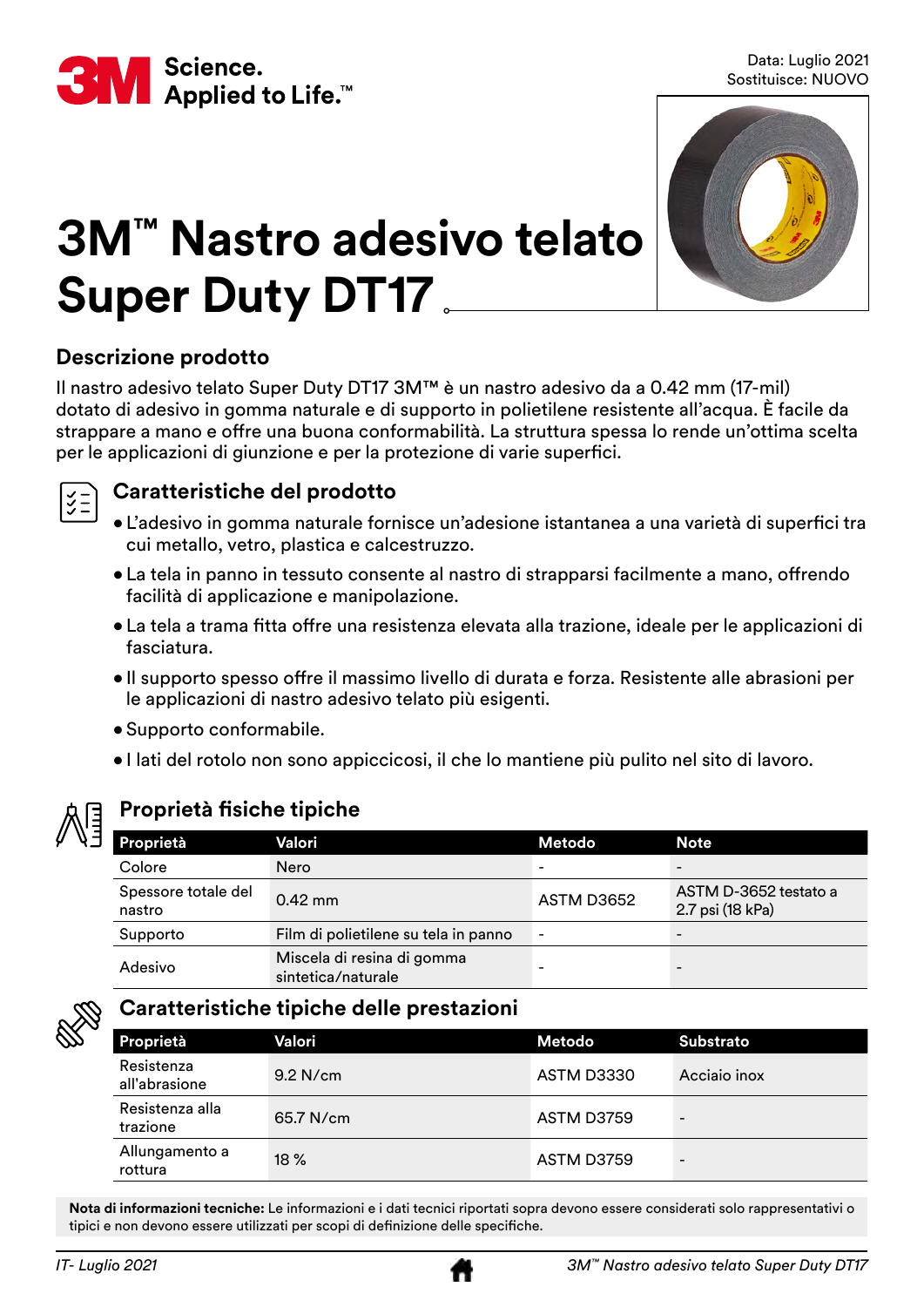

# **Informazioni di manipolazione/applicazione - Esempi di applicazioni**

- Applicazioni di giunzione e fasciatura extra forte
- Protezione da abrasione
- • Protezione delle parti metalliche e di varie superfici da sabbiatura pesanti



#### **Conservazione e durata di conservazione**

• Conservare il prodotto nella confezione originale, in condizioni normali da 16 ° C a 27 ° C (60 ° F a 80 ° F) e con un umidità relativa compresa tra 40 e 60%. Per ottenere prestazioni ottimali, utilizzare questo prodotto entro 12 mesi dalla data di produzione.

**Marchi commerciali:** 3M è un marchio commerciale di 3M Company.

Per ulteriori informazioni: Per richiedere maggiori informazioni sul prodotto o per organizzare l'assistenza alla vendita, contattaci all'indirizzo sottostante.

**Dichiarazione ISO:** Questo prodotto è stato fabbricato secondo un sistema di qualità 3M registrato in conformità alle norme ISO 9001.

**Avviso importante:**Tutte le affermazioni, le informazioni tecniche e le raccomandazioni contenute nel presente documento sono basate su test o esperienze che 3M ritiene affidabili. Tuttavia, molti fattori, fuori dal controllo di 3M, possono influenzare l'utilizzo e le prestazioni di un prodotto 3M in un'applicazione, tra cui le condizioni in cui viene utilizzato, il momento e le condizioni ambientali in cui il prodotto è destinato ad essere impiegato. Poiché questi fattori sono sotto il controllo esclusivo dell'utente, è essenziale che questi valuti il prodotto 3M per determinare se sia adatto a uno scopo particolare e idoneo per il metodo o l'applicazione in questione. Tutti gli aspetti di responsabilità correlati a questo prodotto sono regolati dalle condizioni di vendita, subordinate alla legge in vigore laddove applicabile.

I valori presentati sono stati determinati con metodi di prova standard e sono valori medi che non devono essere utilizzati ai fini delle specifiche. Le nostre raccomandazioni sull'utilizzo dei nostri prodotti sono basate su test ritenuti affidabili; suggeriamo, comunque, ai nostri clienti di eseguire i loro test per verificarne l'idoneità per le proprie applicazioni. Questo perché 3M non può accettare alcuna responsabilità diretta o consequenziale per perdite o danni causati a seguito delle nostre raccomandazioni.



Scansionare o cliccare il codice QR per avere maggiori informazioni e dettagli sui contatti.



Si prega di riciclare. © 3M 2021. Tutti i diritti riservati.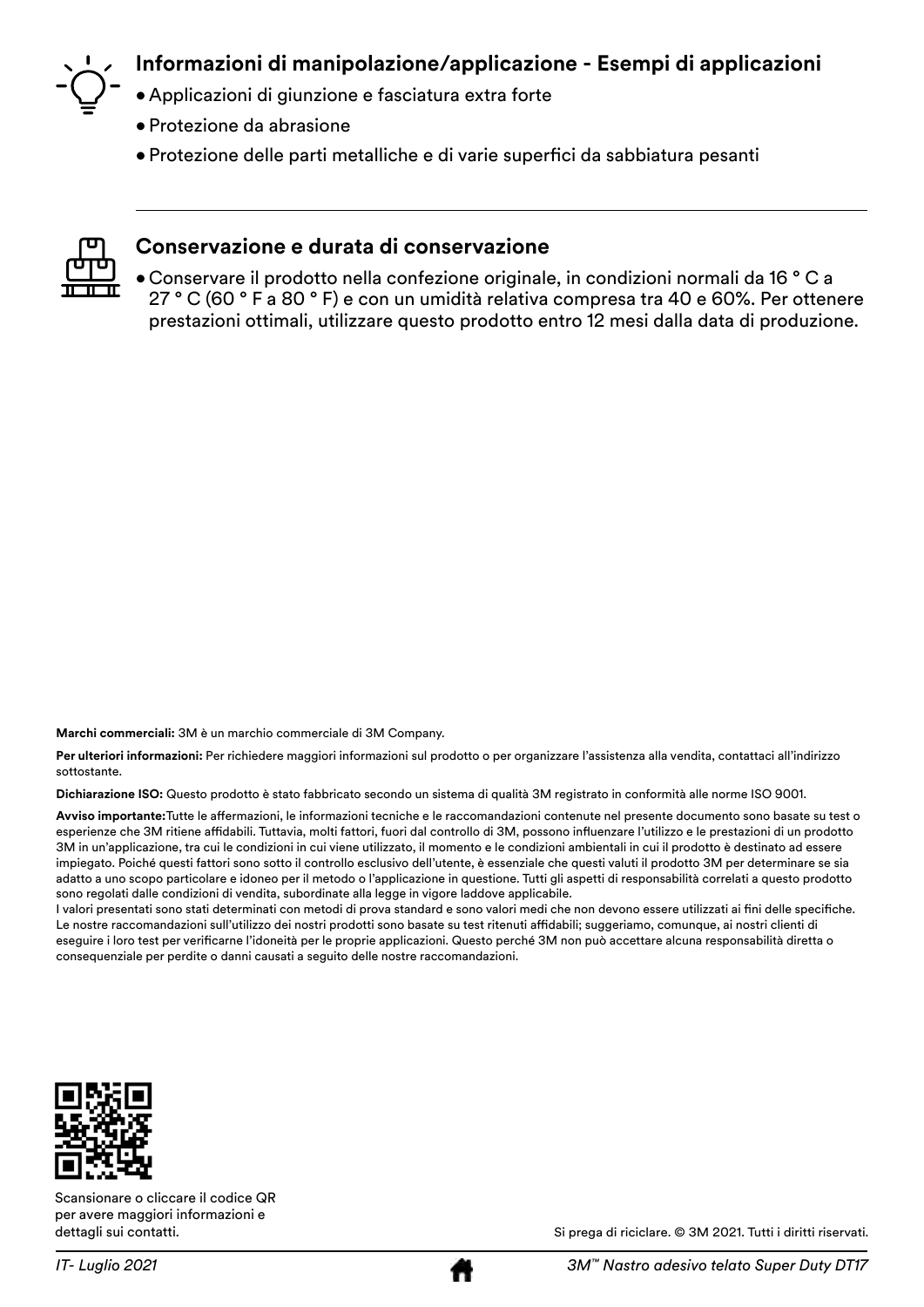<span id="page-9-0"></span>

# **3M™ Cinta americana superresistente DT17**



# **Descripción de producto**

La cinta americana superresistente 3M™ DT17 es una cinta americana de a 0.42 mm (17-mil) de espesor con un adhesivo de caucho natural y un soporte de polietileno resistente al agua. Se puede cortar fácilmente con las manos y ofrece una buena conformabilidad. Su grosor la convierte en una excelente opción para aplicaciones de sellado y protección de diversas superficies.

### **Características del producto**

- El adhesivo de caucho natural agresivo proporciona una adhesión instantánea a diversas superficies como metal, vidrio, plástico y hormigón sellado.
	- La gasa de tela tejida permite cortar fácilmente la cinta con las manos y facilita su aplicación y manejo.
	- La gasa de tejido tupido proporciona una elevada resistencia a la tracción que resulta ideal para aplicaciones de agrupamiento.
	- • El soporte grueso ofrece el máximo nivel de durabilidad y resistencia. Ofrece resistencia a la abrasión para las aplicaciones de cinta americana más exigentes.
	- Soporte conformable.
	- Los lados del rollo no son pegajosos, lo que mantiene el rollo más limpio en el lugar de trabajo.



### **Propiedades físicas típicas**

| <b>Propiedad</b>             | Valores                                | Método                   | <b>Notas</b>                              |
|------------------------------|----------------------------------------|--------------------------|-------------------------------------------|
| Color                        | Negro                                  | -                        | $\overline{\phantom{0}}$                  |
| Espesor total de la<br>cinta | $0.42$ mm                              | ASTM D3652               | ASTM D-3652 probado<br>a 2.7 psi (18 kPa) |
| Soporte                      | Film de polietileno sobre gasa de tela | $\overline{\phantom{0}}$ | $\overline{\phantom{0}}$                  |
| Adhesivo                     | Mezcla de caucho sintético/natural     | $\overline{\phantom{0}}$ | $\overline{\phantom{0}}$                  |



### **Prestaciones típicas**

| Propiedad              | Valores     | Método     | Sustrato         |
|------------------------|-------------|------------|------------------|
| Resistencia al pelado  | $9.2$ N/cm  | ASTM D3330 | Acero inoxidable |
| Resistencia a tracción | $65.7$ N/cm | ASTM D3759 | -                |
| Elongación a rotura    | $18\%$      | ASTM D3759 | -                |

**Nota de información técnica:** La información técnica y los datos siguientes se deben considerar únicamente como representativos o típicos y no se deben utilizar a efectos de especificación.

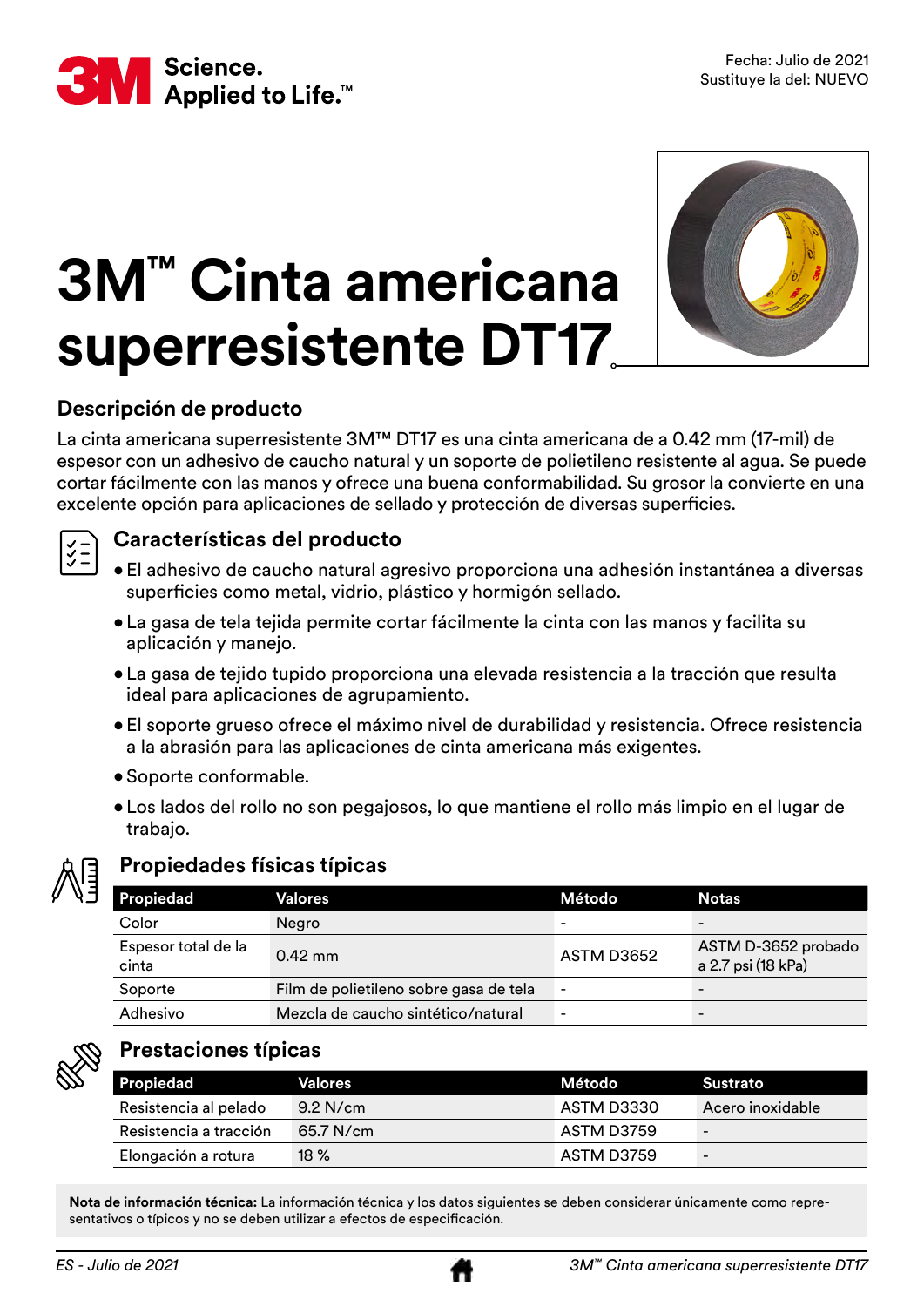

### **Información sobre manejo/aplicación e ideas de aplicación**

- Aplicaciones de sellado y agrupamiento de gran resistencia
- Protección contra la abrasión
- • Protección de piezas metálicas y diversas superficies contra el exceso de pulverización por granallado.



#### **Almacenamiento y vida en almacén**

• Almacenar en condiciones normales de 16 °C a 27 °C (de 60 °F a 80 °F) y con una humedad relativa del 40 al 60 % en la caja original. Para obtener el mejor rendimiento posible, utilice este producto en el plazo de 12 meses a partir de la fecha de fabricación.

**Marcas registradas:** 3M es una marca registrada de 3M Company.

**Para obtener información adicional:** Para solicitar información adicional sobre el producto o para concertar asistencia de ventas, póngase en contacto con nosotros en la dirección que se indica a continuación.

**Declaración ISO:** Este producto se ha fabricado con un sistema de calidad de 3M registrado según la norma ISO 9001.

**Aviso importante:** Todas las declaraciones, información técnica y recomendaciones contenidas en este documento se basan en pruebas o experiencias que 3M considera fiables. Sin embargo, son muchos los factores que escapan al control de 3M y que pueden afectar al uso y al rendimiento de un producto 3M en una aplicación concreta, incluidas las condiciones en las que se usa el producto y el tiempo y las condiciones ambientales en las que se espera que el producto rinda. Dado que estos factores están única y exclusivamente en conocimiento y bajo control del usuario, es esencial que este evalúe el producto 3M y determine si es adecuado para una finalidad en particular y apto para su método o aplicación. Todas las cuestiones de responsabilidad relativas a este producto las regulan los Términos de venta según la legislación vigente, cuando sea aplicable.

Los valores presentados se han determinado mediante métodos normalizados de ensayo y son valores promedio que no se deberán utilizar para fines de especificación. Nuestras recomendaciones sobre el uso de nuestros productos se basan en ensayos que se consideran fiables, pero le pedimos que realice sus propias pruebas para determinar su idoneidad para sus aplicaciones. Esto se debe a que 3M no puede aceptar ninguna responsabilidad directa o consecuente por pérdidas o daños derivados de nuestras recomendaciones.



Escanee o haga clic en el código QR para obtener información adicional y datos de contacto.

Recicla, por favor. © 3M 2021. Todos los derechos reservados.

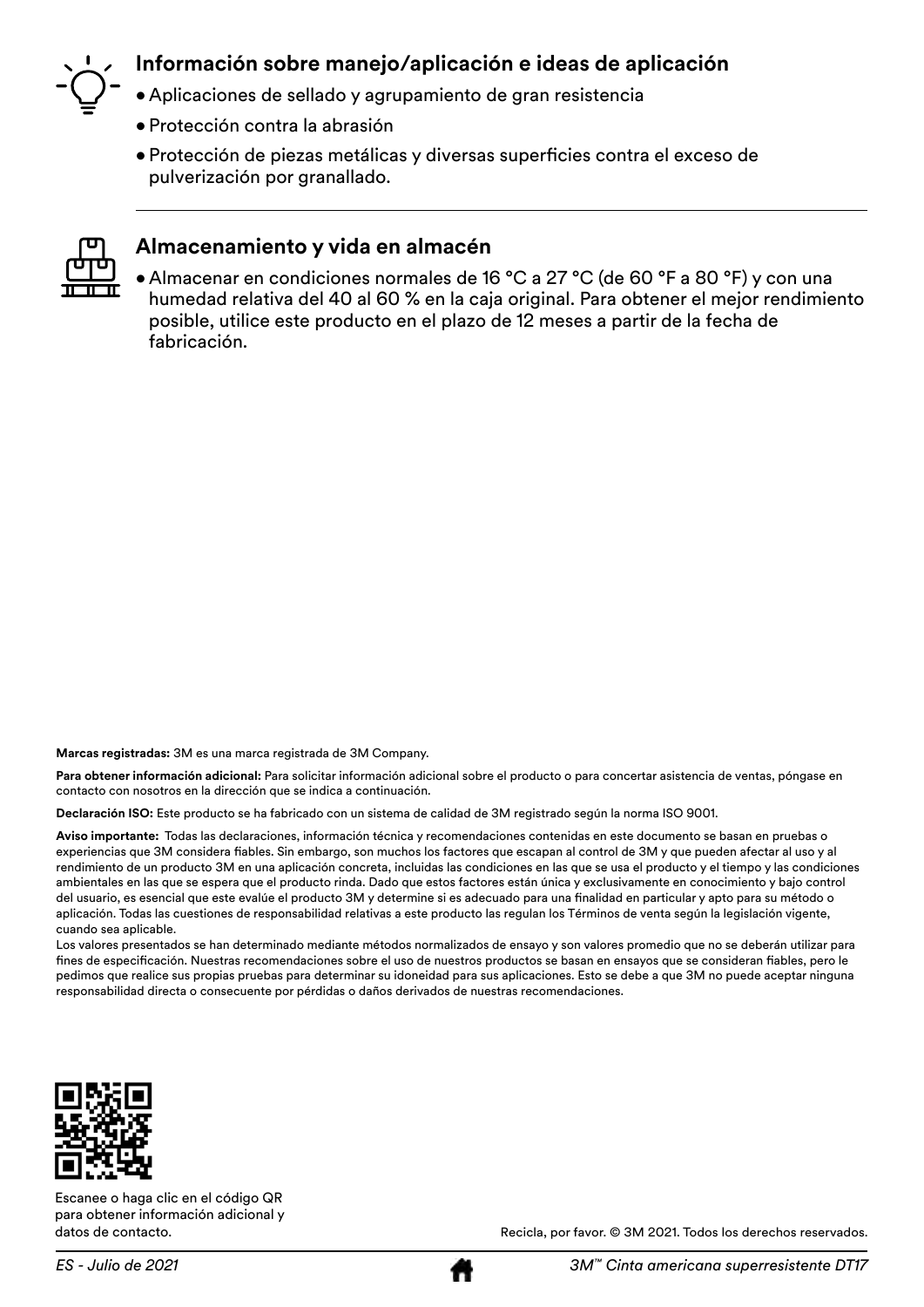<span id="page-11-0"></span>

Data: Lipiec, 2021 r. Zastępuje: NOWOŚCI



# **Taśma typu Duct 3M™ Super Duty DT17**

# **Opis produktu**

3M™ Super Duty Duct Tape DT17 to a 0.42 mm (17-mil) taśma klejąca z klejem z naturalnego kauczuku i wodoodpornym podkładem z polietylenu. Umożliwia łatwe odrywanie dłonią i zapewnia dobre dopasowanie. Znaczna grubość sprawia, że jest to doskonały wybór do łączenia i zabezpieczania różnych powierzchni.



### **Właściwości produktu**

- • Wytrzymały klej z naturalnego kauczuku zapewnia natychmiastową przyczepność do różnych powierzchni, w tym metalu, szkła, plastiku i uszczelnionego betonu.
- • Tkana siatka umożliwia bezproblemowe odrywanie taśmy ręką i umożliwia łatwe posługiwanie się taśmą.
- • Ciasno tkana siatka zapewnia wysoką wytrzymałość na rozciąganie, dlatego idealnie wiąże łączone powierzchnie.
- • Gruby podkład zapewnia najwyższy poziom trwałości i wytrzymałości. Taśma zapewnia odporność na ścieranie w najbardziej wymagających zastosowaniach.
- • Dopasowujący się podkład.
- • Boki rolki nie są lepkie, dzięki czemu rolka zapewnia czystość w miejscu pracy.



# **Typowe właściwości fizyczne**

| Własność                   | Wartości                                        | Metoda     | Uwagi                                              |
|----------------------------|-------------------------------------------------|------------|----------------------------------------------------|
| Kolor                      | Czarna                                          | -          |                                                    |
| Całkowita grubość<br>taśmy | $0.42$ mm                                       | ASTM D3652 | <b>ASTM D-3652</b><br>tested at 2.7 psi<br>(18kPa) |
| Podkład                    | Polietylenowa folia na tkanej siatce            | -          | $\overline{\phantom{0}}$                           |
| Klej                       | Mieszanka syntetycznego/naturalnego<br>kauczuku |            | -                                                  |



### **Typowa charakterystyka wytrzymałościowa**

| Własność                       | Wartości   | Metoda     | <b>Podłoże</b>           |
|--------------------------------|------------|------------|--------------------------|
| Wytrzymałość na<br>odrywanie   | $9.2$ N/cm | ASTM D3330 | Stal nierdzewna          |
| Wytrzymałość na<br>rozciąganie | 65.7 N/cm  | ASTM D3759 | $\overline{\phantom{0}}$ |
| Wydłużenie przy<br>zerwaniu    | 18%        | ASTM D3759 | $\overline{\phantom{0}}$ |

**Informacje techniczne:** Poniższe informacje techniczne i dane należy traktować jedynie jako typowe i ogólne, nie zaś jako specyfikację techniczną.